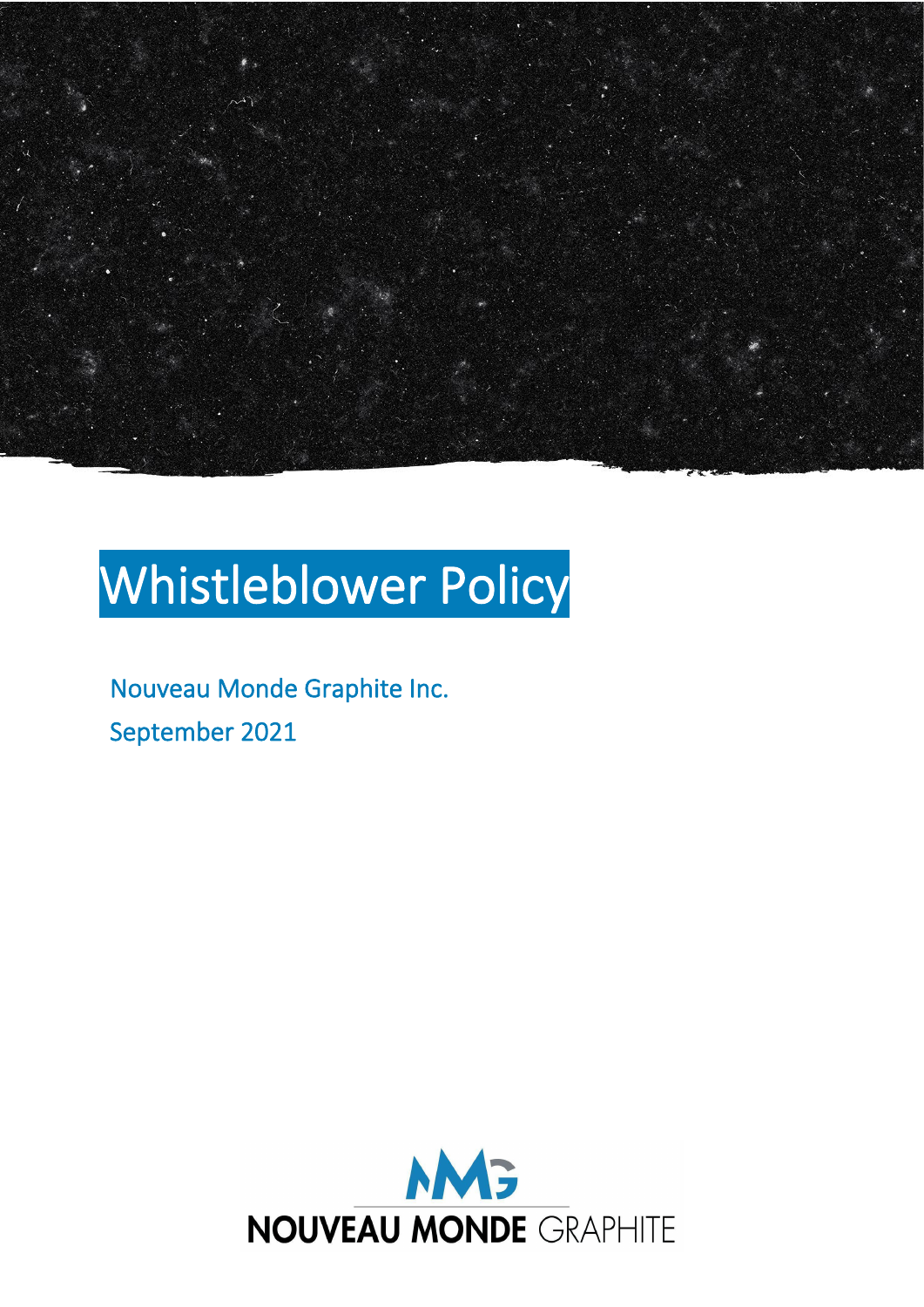## **WHISTLEBLOWER POLICY**

## **OBJECTIVE AND SCOPE**

As an employee, subcontractor, officer or director of Nouveau Monde Graphite Inc. ("NMG" or the "Company") you have a duty to report in good faith any real or potential violation of the Code of Conduct (the "Code") of the Company and to seek advice if you have questions or a concern regarding the Code.

The Company is committed to maintaining high standards of business conduct and integrity at all times. Accordingly, NMG offers many avenues for raising concerns you may have regarding actual or suspected unethical conduct or improper activities.

## **EXAMPLES OF REPORTABLE UNETHICAL CONDUCT**

- $\triangleright$  accounting, auditing, or other financial reporting fraud or misrepresentation
- $\triangleright$  violations of laws that could result in fines or damages, or that could adversely impact NMG's reputation
- $\triangleright$  unethical business conduct or inappropriate behaviour in violation of the Code or any other NMG policy (e.g. the Anti-Bribery and Anti-Corruption Policy)
- $\triangleright$  danger to the health, safety, or well-being of employees and/or the public

## **PROCEDURE**

The first step is to raise your concern with your direct supervisor. He or she knows your work environment and is usually in the best position to help you deal with the issue raised. Most issues are resolved this way. Other resources include the next level of management, or the Human Resources or Legal Department.

NMG has implemented an anonymous ethics hotline that can be used via a 24/7 anonymous phone service or via a web intake site. This ethics hotline is a great alternative if your supervisor is unavailable or involved in the issue, or if you are uncomfortable reporting the problem to the next level of management or to the Human Resources or Legal Department. If you are dissatisfied with the handling of the issue, you can use the anonymous ethics hotline services put at your disposition at all times.

#### How can I report my concern?

- $\triangleright$  By speaking to my NMG direct supervisor, management or the NMG Human Resources or Legal Department
- $\triangleright$  Through the anonymous ethics hotline service
	- o by phone: (833) 664-1736
	- o via EthicsPoint Web Intake Site: http://nmg.ethicspoint.com/

#### What information should I provide?

- $\triangleright$  a detailed description of the actual or suspected unethical conduct
- $\triangleright$  the date you became aware of the unethical conduct